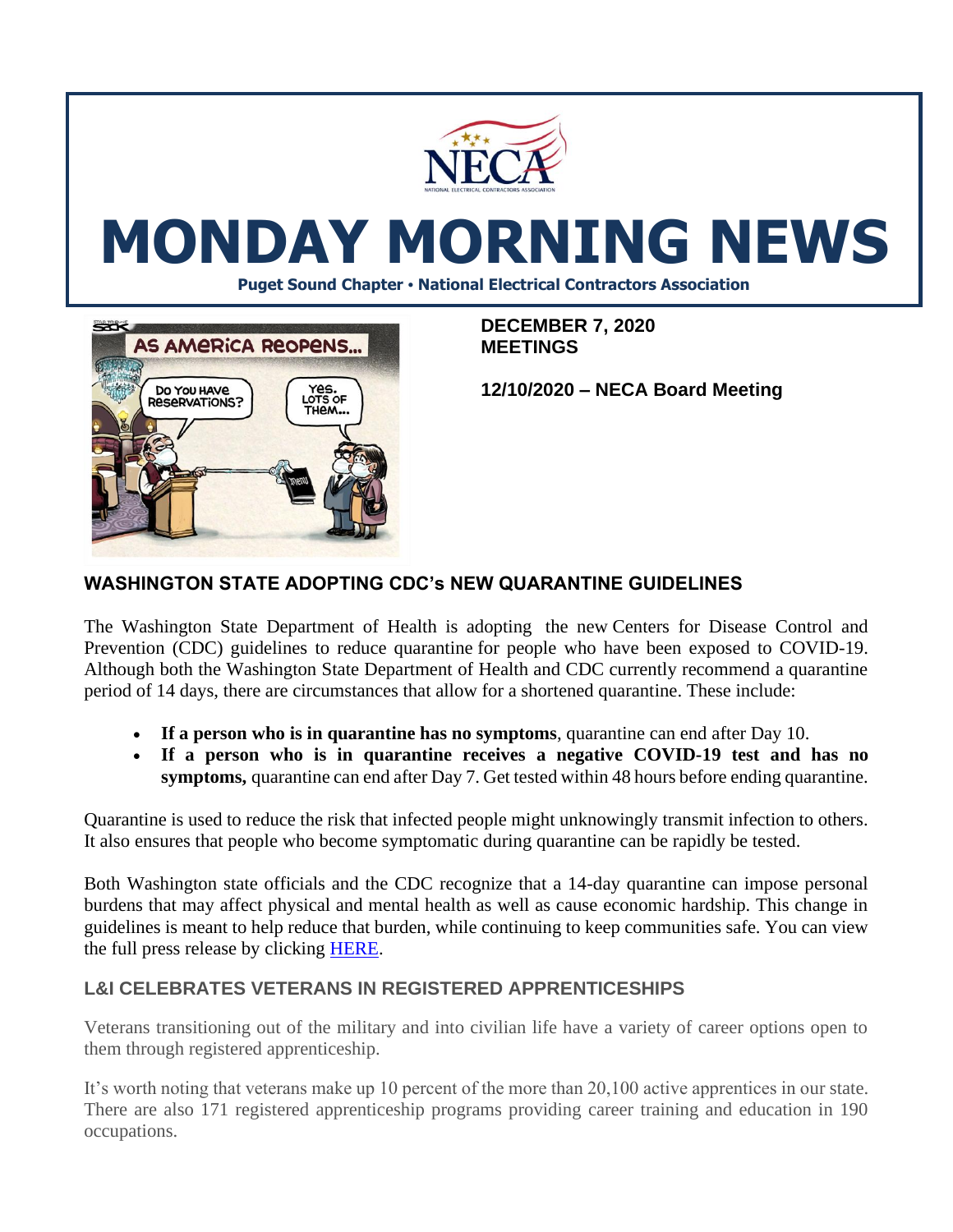Here's just a brief list of programs with a focus on veterans from the [Apprenticeship Program](https://lnks.gd/l/eyJhbGciOiJIUzI1NiJ9.eyJidWxsZXRpbl9saW5rX2lkIjoxMDEsInVyaSI6ImJwMjpjbGljayIsImJ1bGxldGluX2lkIjoiMjAyMDExMTAuMzAyMjM4NDEiLCJ1cmwiOiJodHRwczovL3d3dy5sbmkud2EuZ292L2xpY2Vuc2luZy1wZXJtaXRzL2FwcHJlbnRpY2VzaGlwL2FwcHJlbnRpY2VzaGlwLXByZXBhcmF0aW9uP3V0bV9tZWRpdW09ZW1haWwmdXRtX3NvdXJjZT1nb3ZkZWxpdmVyeSJ9.lb6bnSjqc_MJ0KTZCOgPn6YJuUuz5-2ddD0iENhv_j0/s/765554655/br/88347323905-l) of the [Washington State Department of Labor & Industries:](https://lnks.gd/l/eyJhbGciOiJIUzI1NiJ9.eyJidWxsZXRpbl9saW5rX2lkIjoxMDIsInVyaSI6ImJwMjpjbGljayIsImJ1bGxldGluX2lkIjoiMjAyMDExMTAuMzAyMjM4NDEiLCJ1cmwiOiJodHRwOi8vd3d3LmxuaS53YS5nb3Y_dXRtX21lZGl1bT1lbWFpbCZ1dG1fc291cmNlPWdvdmRlbGl2ZXJ5In0.ba8IjXBs38n4OMw30NObKueVYWFQMYjH8CqE1ZXlIBc/s/765554655/br/88347323905-l)

- [Veterans In Construction Electrical](https://lnks.gd/l/eyJhbGciOiJIUzI1NiJ9.eyJidWxsZXRpbl9saW5rX2lkIjoxMDMsInVyaSI6ImJwMjpjbGljayIsImJ1bGxldGluX2lkIjoiMjAyMDExMTAuMzAyMjM4NDEiLCJ1cmwiOiJodHRwczovL3NpdGVzLmdvb2dsZS5jb20vc2l0ZS9qYXRjdmljZS9ob21lP3V0bV9tZWRpdW09ZW1haWwmdXRtX3NvdXJjZT1nb3ZkZWxpdmVyeSJ9.IkVQrpVQKMdnE-e26aoUDSIPSbLKgk9GBHBTka53KZ4/s/765554655/br/88347323905-l) (VICE) provides necessary training to enter into a registered apprenticeship. This result allows a veteran to enter into a registered apprenticeship as a secondyear apprentice anywhere across the U.S.
- [SMART Heroes Program](https://lnks.gd/l/eyJhbGciOiJIUzI1NiJ9.eyJidWxsZXRpbl9saW5rX2lkIjoxMDQsInVyaSI6ImJwMjpjbGljayIsImJ1bGxldGluX2lkIjoiMjAyMDExMTAuMzAyMjM4NDEiLCJ1cmwiOiJodHRwczovL3d3dy5idWlsZHlvdXJmdXR1cmV3YS5jb20vc3R1ZGVudHMvc21hcnQtaGVyb2VzP3V0bV9tZWRpdW09ZW1haWwmdXRtX3NvdXJjZT1nb3ZkZWxpdmVyeSJ9.WL6jfHEN-C2bZQG6mGxvHz9nC7vtvHT8PYDn-IwUsfs/s/765554655/br/88347323905-l) provides sheet metal industry training free of charge to members of the military.
- [United Association Veterans In Piping Program](https://lnks.gd/l/eyJhbGciOiJIUzI1NiJ9.eyJidWxsZXRpbl9saW5rX2lkIjoxMDUsInVyaSI6ImJwMjpjbGljayIsImJ1bGxldGluX2lkIjoiMjAyMDExMTAuMzAyMjM4NDEiLCJ1cmwiOiJodHRwczovL3d3dy51YXZpcC5vcmcvdmV0ZXJhbnM_dXRtX21lZGl1bT1lbWFpbCZ1dG1fc291cmNlPWdvdmRlbGl2ZXJ5In0.s3SYoGYSh-3LcZKrO1hKsQ6k5Cw-VUxXU2tElZp9kKU/s/765554655/br/88347323905-l) has a variety of opportunities for veterans interested in plumbing, fitting, welding, among other trades.
- [The Washington chapter of the International Union of Painters and Allied Trades](https://lnks.gd/l/eyJhbGciOiJIUzI1NiJ9.eyJidWxsZXRpbl9saW5rX2lkIjoxMDYsInVyaSI6ImJwMjpjbGljayIsImJ1bGxldGluX2lkIjoiMjAyMDExMTAuMzAyMjM4NDEiLCJ1cmwiOiJodHRwOi8vd3d3LndhYnVpbGRpbmd0cmFkZXMub3JnL2NvbW11bml0eS9hcHByZW50aWNlc2hpcC1wcm9ncmFtcy9pbnRlcm5hdGlvbmFsLXVuaW9uLXBhaW50ZXJzLWFsbGllZC10cmFkZXMvP3V0bV9tZWRpdW09ZW1haWwmdXRtX3NvdXJjZT1nb3ZkZWxpdmVyeSJ9.MOtlk9MiRTdlUY_t5d-YJRa2xX6MhWXn4a94Hwz54Cw/s/765554655/br/88347323905-l) (IUPAT)

Of course, one other source is the [Washington State Department of Veterans Affairs.](https://lnks.gd/l/eyJhbGciOiJIUzI1NiJ9.eyJidWxsZXRpbl9saW5rX2lkIjoxMDcsInVyaSI6ImJwMjpjbGljayIsImJ1bGxldGluX2lkIjoiMjAyMDExMTAuMzAyMjM4NDEiLCJ1cmwiOiJodHRwczovL3d3dy5kdmEud2EuZ292L3ZldGVyYW5zLXRoZWlyLWZhbWlsaWVzL3ZldGVyYW5zLWJlbmVmaXRzL2VkdWNhdGlvbi1hbmQtdHJhaW5pbmcvYXBwcmVudGljZXNoaXA_dXRtX21lZGl1bT1lbWFpbCZ1dG1fc291cmNlPWdvdmRlbGl2ZXJ5In0.CO3FN8OEDomEsGbYXF5NE19lsRY4iNJMRwi8IKtamxA/s/765554655/br/88347323905-l) DVA provides information linking to even more programs.

We're proud at L&I to provide choices for veterans as they transition from military service to civilian life. Thank you for your service.

**\*\* The VICE Program mentioned above, was created by the Puget Sound Chapter, NECA and IBEW, L.U. 46 well over 10 years ago, and may be the most successful construction trades veterans' program in Washington State, providing 100's of veterans with a rewarding career path.** 

# **KING COUNTY EXEC UNVEILS 11TH-HOUR PLAN TO KEEP \$1.8B CONVENTION CENTER WORK GOING**

It's nearing fish-or-cut-bait time for the Washington State Convention Center Summit addition, with 1,000 construction jobs at stake, along with completion of the massive Seattle project, which everyone agrees is key to the Puget Sound region's economic recovery. King County Executive Dow Constantine said the county will lend the project \$100 million to keep construction going. But that would fill only a third of the shortfall, [which the project team announced in the spring.](https://www.bizjournals.com/seattle/news/2020/05/15/seattles-mega-convention-center-project-seeks-aid.html) The Covid-19 pandemic had shut down travel and tourism, causing investor interest in lodging tax-backed securities to evaporate.

Sixty-seven citywide conventions previously booked at center have canceled, resulting in a loss of \$446 million in economic impact, according to Visit Seattle. "As uncomfortable as this is, I have to admit we're in a crisis," project manager Matt Griffin said in May, seven months ahead of the December deadline to decide whether to start planning for shutdown of the \$1.8 billion project in May.

December is here. "We always knew there was a cliff ahead, and when you've got time to deal with the issues the cliff isn't that prominent," Griffin said Wednesday. "But when you're right to the edge, it's scary. We're getting close." Initially the project turned to Washington, D.C. for help. No progress was made before the election, and now it's a lame-duck government with the balance of power in the Senate still undecided, so attention turns to City Hall and Olympia.

A spokesperson for Mayor Jenny Durkan said the mayor has been working on ideas to keep the project going with a loan and would continue to do so. A spokesperson for Gov. Jay Inslee said Inslee supports working on bridge financing with the city, county, convention center and the Legislature. Constantine's office is planning a 3 p.m. Thursday press conference.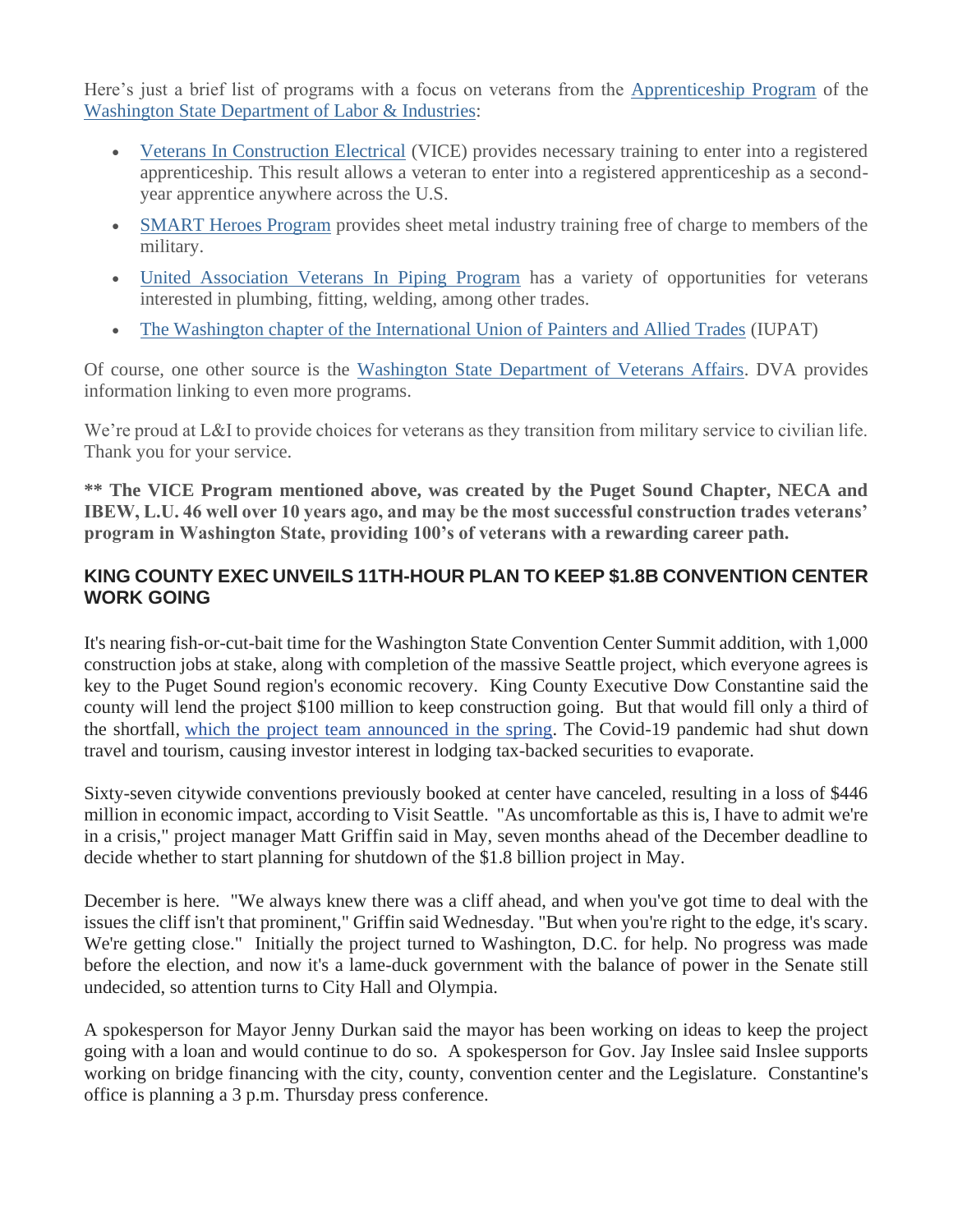"It was clear to me we had to do something to make sure the project is done on time, that those construction workers stay employed and that our visitor industry benefits from this asset as soon as possible," Constantine said in an interview.



#### [Enlarge](https://www.bizjournals.com/)

The Washington State Convention Center is in the midst of building the 1.6-million-square-foot Summit addition shown here. The 11-story project is rising on the former site of King County Metro's Convention Place transit station.

He has staked much of his political career on the project, starting with the unsuccessful effort to get the Legislature to approve development of the 1.6-million-square-foot addition. The county eventually persuaded Olympia to give up control of the center, now run by a county public facilities district. Lending the money is "extremely low risk, high reward," Constantine said, adding the money would be paid back from future lodging tax revenues.

One possibility is a \$100 million loan from the county's available cash in its investment pool, which is currently about \$3.4 billion. The loan would likely carry an interest rate of about 1%, or about the current earnings rate for the investment pool. Constantine said the county also could guarantee additional debt placed by the convention center in the private market.

Like most everything else in 2020, it's a complicated situation with economic justice considerations. Griffin said the project "worked hard" to hire a diverse workforce, 30% of which are people of color. A quarter are priority-hire workers from economically distressed ZIP codes. Seventeen percent are apprentices. And around \$100 million in contracts were awarded to women- and minority-owned businesses.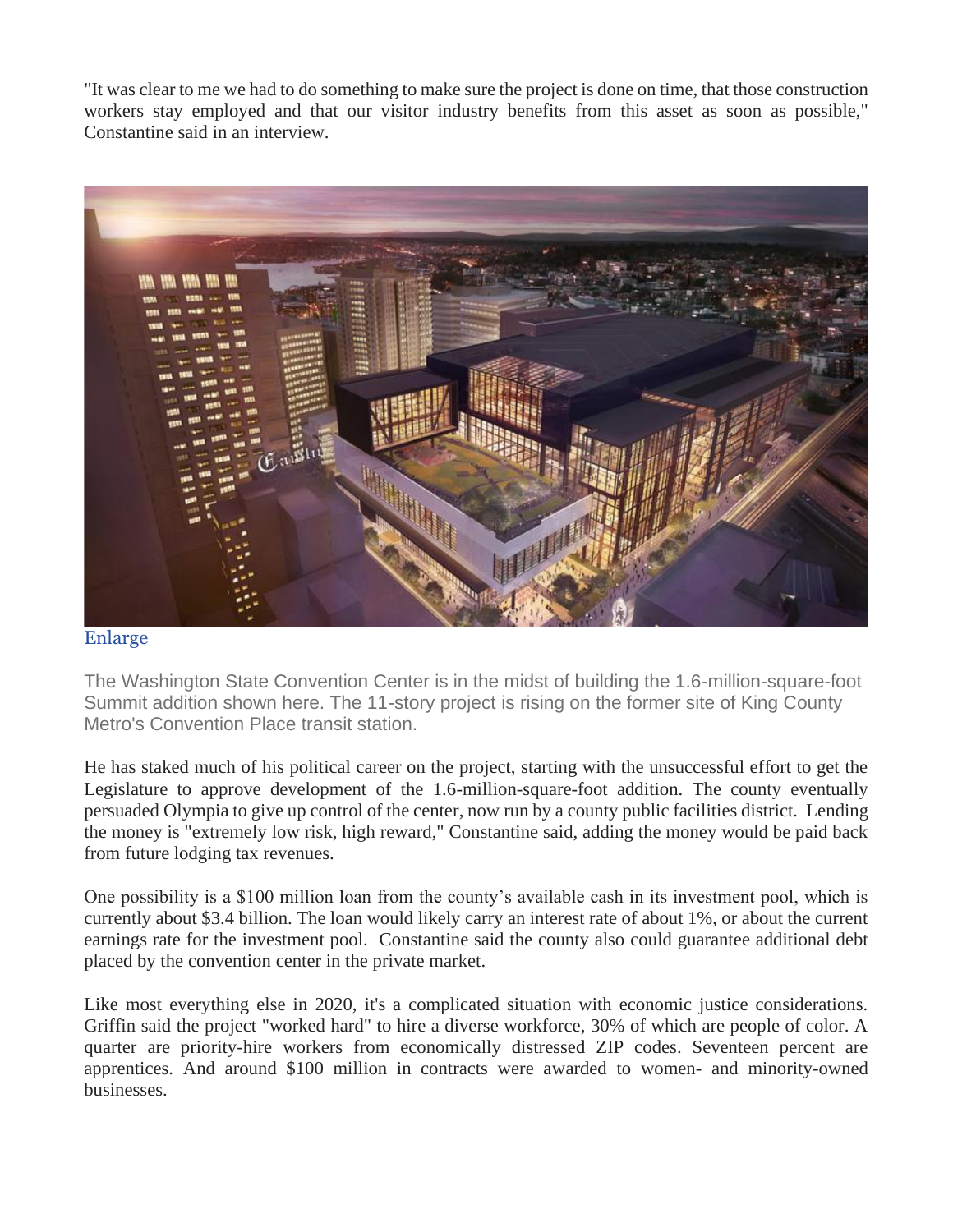"These are the people who would get their lives upset, people that frankly in this community we need to help," Griffin said. The Summit addition – the region's sixth-largest construction project, according to Business Journal research – is expected to be completed in 2022.

# **TOYS FOR TOTS – HELP BRING JOY TO KIDS THIS CHRISTMAS**



NECA is partnering with the Toys for Tots program again this year, and we need your help more than ever. 2020 has placed many families in a tough position. To help give those families a better Christmas, NECA is asking our Contractor and Associate Members to participate in this wonderful program.

**You can make a gift or money donation directly to NECA, and we will deliver your donation to the Toys for Tots Center.** Please donate only new, unwrapped toys. **If you donate money, we will use it to buy toys for the program**.

We are excited to participate in this wonderful program this year, as there are many families that depend on the Toys for Tots program to give their kids a great Christmas. **Justin Thayer, NECA's Director of Safety, will be responsible for coordinating the program.** If you plan on donating a gift or making a monetary donation, please email Justin at [justin@necaseattle.org.](mailto:justin@necaseattle.org)

## **ON THIS DAY IN HISTORY - 1941 - PEARL HARBOR BOMBED**

At 7:55 a.m. [Hawaii](https://www.history.com/topics/us-states/hawaii) time, a Japanese dive bomber bearing the red symbol of the Rising Sun of Japan on its wings appears out of the clouds above the island of Oahu. A swarm of 360 Japanese warplanes followed, descending on the U.S. naval base at [Pearl Harbor](https://www.history.com/topics/world-war-ii/pearl-harbor) in a ferocious assault. The surprise attack struck a critical blow against the U.S. Pacific fleet and drew the United States irrevocably into [World War](https://www.history.com/topics/world-war-ii)  [II.](https://www.history.com/topics/world-war-ii)

With diplomatic negotiations with Japan breaking down, President [Franklin D. Roosevelt](https://www.history.com/topics/us-presidents/franklin-d-roosevelt) and his advisers knew that an imminent Japanese attack was probable, but nothing had been done to increase security at the important naval base at Pearl Harbor. It was Sunday morning, and many military personnel had been given passes to attend religious services off base. At 7:02 a.m., two radar operators spotted large groups of aircraft in flight toward the island from the north, but, with a flight of B-17s expected from the United States at the time, they were told to sound no alarm. Thus, the Japanese air assault came as a [devastating](https://www.history.com/news/pearl-harbor-veteran-japan-bomber)  [surprise](https://www.history.com/news/pearl-harbor-veteran-japan-bomber) to the naval base.

Much of the Pacific fleet was rendered useless: Five of eight battleships, three destroyers, and seven other ships were sunk or severely damaged, and more than 200 aircraft were destroyed. A total of 2,400 Americans were killed and 1,200 were wounded, many while valiantly attempting to repulse the attack. Japan's losses were some 30 planes, five midget submarines, and fewer than 100 men. Fortunately for the United States, all three Pacific fleet carriers were out at sea on training maneuvers. These giant aircraft carriers would have their revenge against Japan six months later at the [Battle of Midway,](https://www.history.com/topics/world-war-ii/battle-of-midway) reversing the tide against the previously invincible Japanese navy in a spectacular victory.